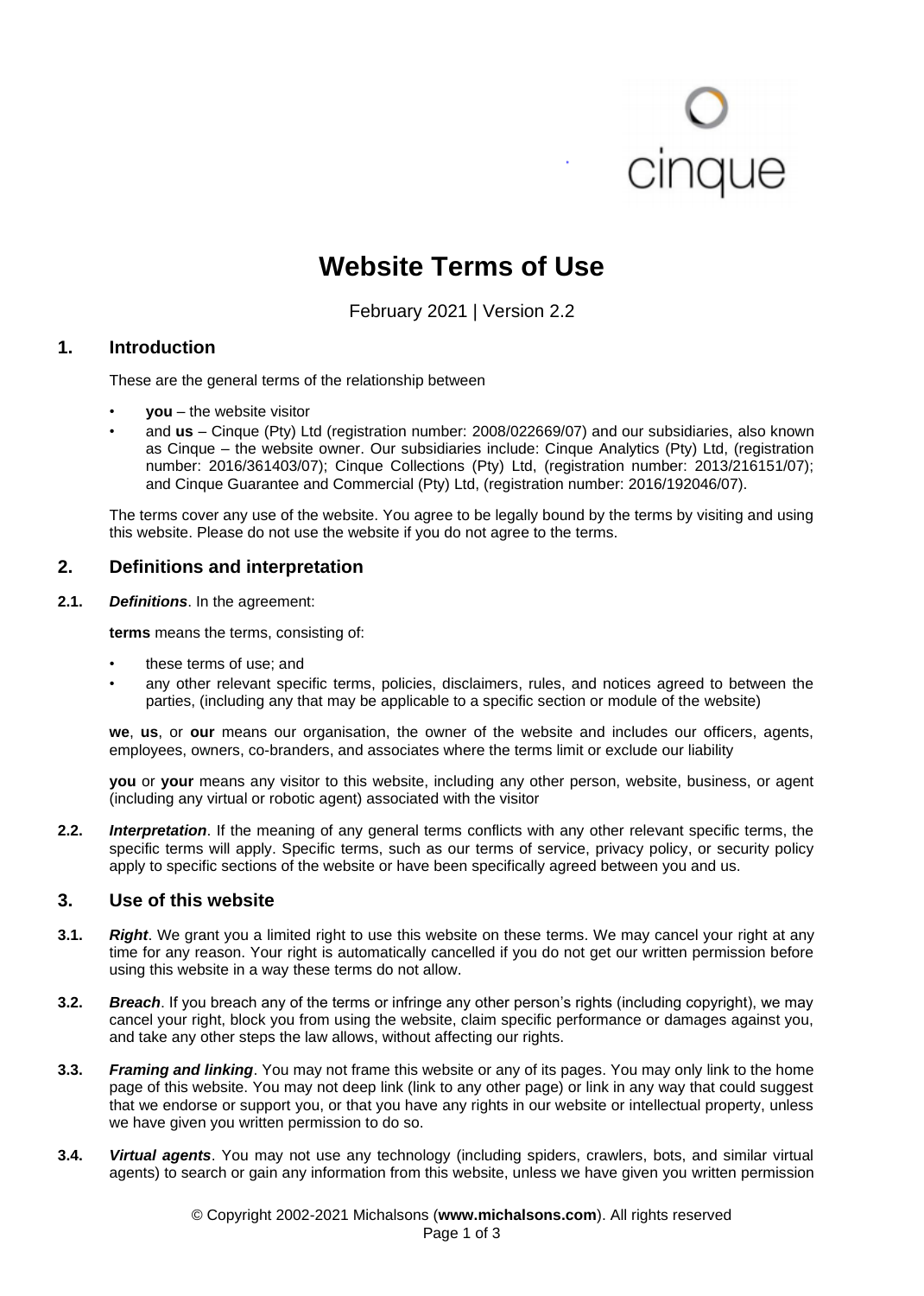to do so.

# **4. Capacity**

You promise that you are entitled to visit this website and agree to the terms because you:

- are at least 18 (or regarded as legally adult), and have the legal right and capacity to do so; or
- are not 18 yet, but have permission from your parent (or legal guardian) to do so.

# **5. Accurate information**

You promise that you will only give accurate information to us and this website.

# **6. Intellectual property**

- **6.1.** *Ownership*. Except as provided to the contrary in these terms, all rights, title, interest, and ownership (including all rights under all copyright, patent, and other intellectual property laws) in, to, or of this website are our sole property or will vest in us or a third party licensor. All moral rights are reserved.
- **6.2.** *Trademarks*. Our logo and sub-logos, marks, and trade names are our trademarks and no person may use them without our permission. Any other trademark or trade name that may appear on our marketing material is the property of its respective owner.
- **6.3.** *Restrictions*. Except as expressly permitted under these terms, the website may not be:
	- modified or used to make derivative works:
	- rented, leased, loaned, sold or assigned;
	- reverse engineered or copied; or
	- reproduced or distributed.

# **7. Limits to our liability**

- **7.1.** *Own risk*. We provide the website **"as is"**. We do not give any express or implied warranty or make any other promise about this website. For example, we do not warrant that it is good quality, fit for any particular purpose, accurate, complete, up-to-date, legally effective or secure. We also do not warrant that it is free of latent defects, errors, malicious software or infringing content, or that you will have quiet or uninterrupted use of it.
- **7.2.** *Indemnity*. You indemnify (or promise to protect) us against any claim, demand, loss, damage, cost, or liability (including reasonable attorneys' fees) related to your access to or use of this website.
- **7.3.** *Faults*. We will do our best to fix any fault in this website as soon as reasonably practical after we discover it. This is the limit of our responsibility and liability for any fault in the website.
- **7.4.** *Direct damages limited*. If the previous clause does not apply for any reason, our maximum liability to you for all claims for direct damages is R100. This limit applies whether a claim is based on contract, delict (tort) or any other legal cause of action.
- **7.5.** *Indirect damages*. We will never be responsible for any indirect or consequential damages or losses, even if we should have foreseen them. These may include any loss of profit, loss of goodwill, loss of use or damages related to lost or damaged data.
- **7.6.** *Other websites*. We are not responsible for anyone else's website.

#### **8. General**

- **8.1.** *Entire agreement*. The terms are the entire agreement between the parties on the subject.
- **8.2.** *Changes to website*. We may change or stop publishing this website without notice and will not be responsible for any consequences.
- **8.3.** *Changes to terms*. We may change the terms at any time by placing a notice on this website or updating this web page. If you do not agree with the change, you must stop using this website or the changed terms will apply to you.
- **8.4.** *Facts about website*. If an authorised administrator of this website signs a letter confirming any fact related to the website, that letter is conclusive proof of its contents. These may include the version of the terms that apply to any dispute, or what content or functions the website had at a particular time or date.